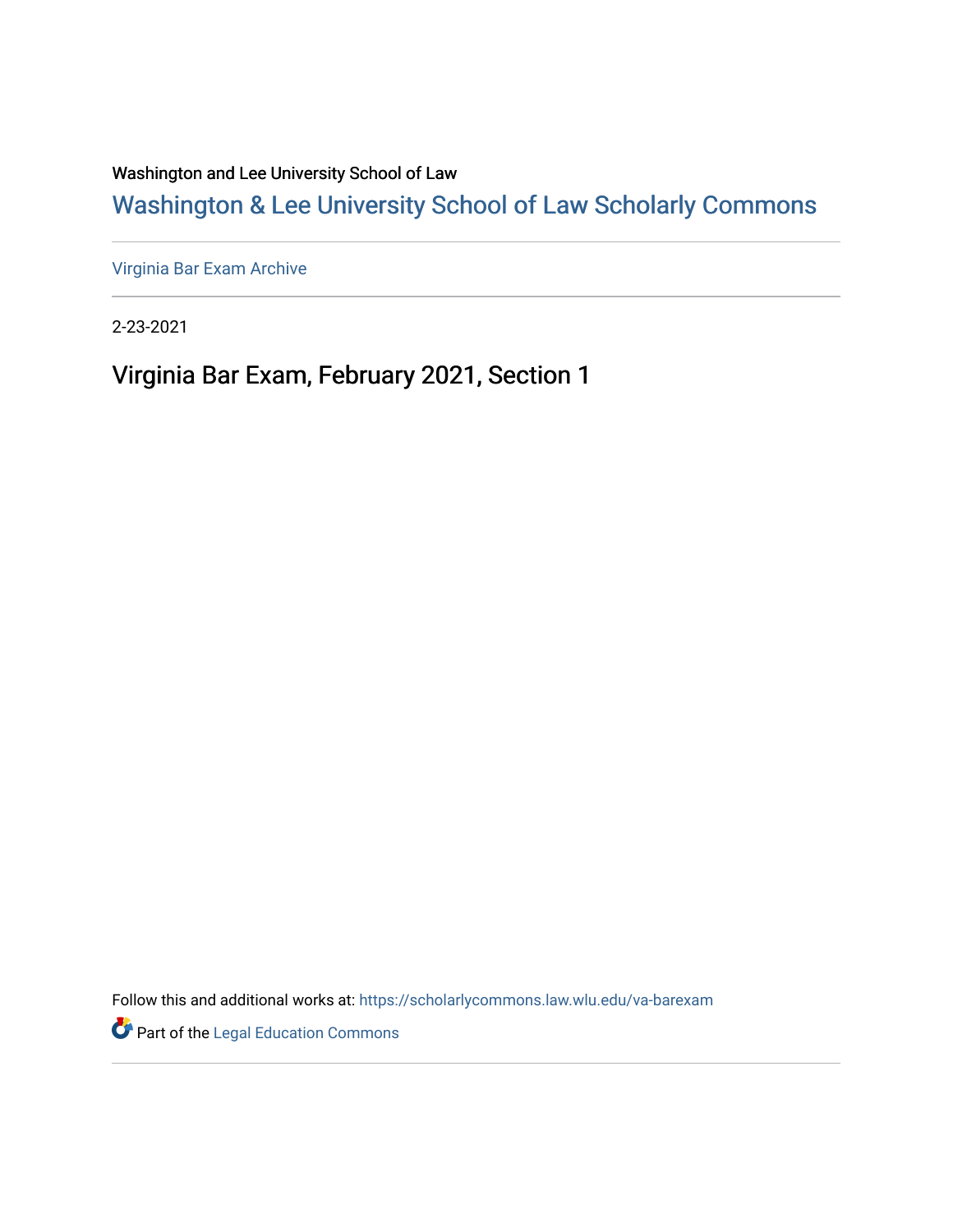#### VIRGINIA BOARD OF BAR EXAMINERS Roanoke, Virginia – February 23, 2021

## *WHITE BOOKLET* - *Write your answer to Question 1 in the WHITE Answer Booklet 1*

**1.** On March 2, 2020, undercover detective Al approached Sam who was standing on a corner in Portsmouth, Virginia. Al and Sam had never met each other before. Al asked Sam if he knew someone named Biff who lived in the neighborhood. Sam replied that he had met Biff, but he did not know him well. Al asked Sam to help him find Biff and told Sam that his girlfriend was very sick and needed oxycodone, which Biff could get for him. Al then told Sam that he wanted to purchase \$200 worth of oxycodone. Sam replied that he did not know anything about oxycodone.

When Al described oxycodone as a prescription medicine his girlfriend needed, Sam agreed to help him find Biff but Sam told Al again that he knew nothing about oxycodone and had never heard of it. Sam got in Al's car and gave him directions to several places where Biff might be found. A little after 10:00 p.m. they found Biff in a bar. Sam waited in Al's car while Al and Biff had a brief conversation which Sam could not hear. When he returned to the car, Al told Sam that Biff wanted him to return to the bar at midnight.

After Al drove away, Biff went to Joe's house which was near the bar. Biff knew that Joe kept quantities of oxycodone and planned to get the amount Al desired. No one answered the door and, finding that it was not locked, Biff opened the door and entered the house intending to take the oxycodone he needed. Once inside Biff realized that Joe no longer lived there and left the house. On the way out the door, Biff picked up a big silver vase that he thought he could sell.

When Al and Sam returned to the bar to meet Biff, Al took some money from his glove compartment, handed it to Sam, and asked him to give it to Biff. He said Biff would give Sam a package to bring back. Sam did as Al requested, and returned with a brown paper package. Al then revealed himself as a police detective and arrested both Sam and Biff for felony distribution of a controlled substance.

The grand jury indicted both Sam and Biff for distribution of a controlled substance. Biff was also indicted for common law burglary of the silver vase at Joe's former residence. The Commonwealth filed a pretrial motion seeking to have the two defendants tried together, to which Sam objected. The court granted the motion for a joint trial.

At trial, Sam will testify that he did not know Al was involved in an illegal purchase and that he was only helping Al get medicine for his girlfriend. Furthermore, Sam had no criminal record and there was no evidence that he was addicted to any substance.

At trial, Al will testify that he had never met or heard of Sam before meeting him on March 2, and that Sam had not been a suspect or even a person of interest in any drug investigation.

As to the burglary charge, Biff asserts as a defense that he had not broken into the house because he simply opened an unlocked door; therefore, he cannot be guilty of burglary.

Sam renews his objection to the joint trial on the ground that the court cannot conduct a joint trial over the objection of one of the defendants.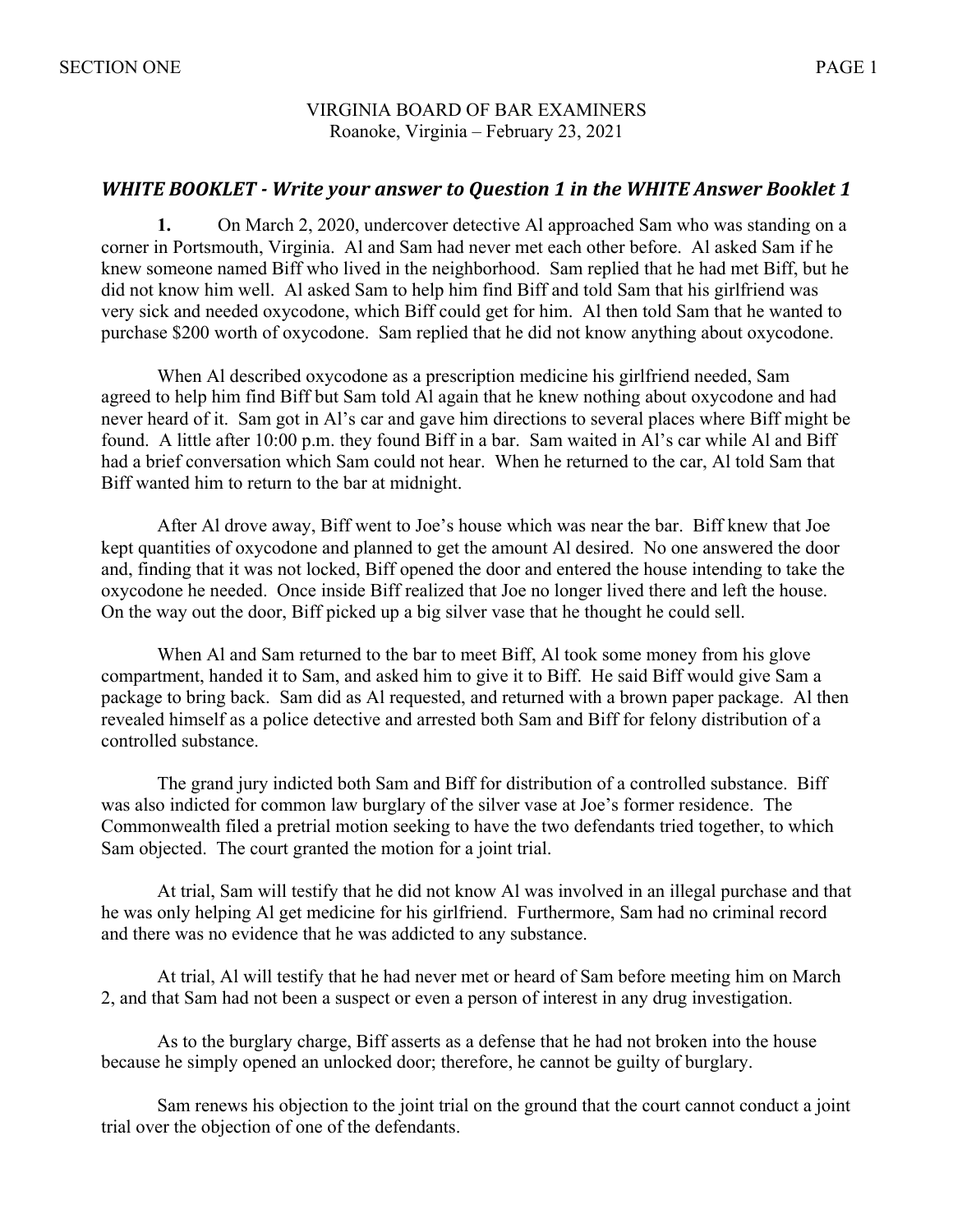- **(a) What defense might Sam reasonably assert to the charge against him, what would he need to prove, and how is the court likely to rule? Explain fully.**
- **(b) How should the court rule on Biff's defense to the burglary charge? Explain fully.**
- **(c) How should the court rule on Sam's objection to the joint trial? Explain fully.**

\* \* \* \* \*

### **BLUE BOOKLET** - Write your answer to Question 2 in the BLUE Answer Booklet 2

**2.** Doobie Cooper owns and operates a car lot located in Phoebus, Virginia, known as Doobie's Fine Cars, where he sells and repairs cars and targets vintage sports car enthusiasts as clients. For some time, Jelks kept his 1967 Pontiac GTO Convertible, *The Judge*, at Doobie's car lot showroom facility and paid an annual fee to Doobie's for storing and performing maintenance work on *The Judge.* The fully restored car attracted a lot of potential customers to the lot.

At the end of the 2020 season, Jelks decided to relocate to Arizona and sell *The Judge.*  Before leaving, Jelks put a "For Sale" sign on *The Judge* and told Doobie, "I'll pay you a fee of 10% for selling my car, so long as I clear \$35,000 on the deal. Sell it 'as is.' The maintenance records are in the glove box below the dashboard."

Unknown to Doobie, Jelks had intentionally altered the repair and maintenance record to falsely show that a new factory model replacement engine had been installed in 1986 that was identical to the original engine.

After Jelks moved, Percy Purchaser visited Doobie's car lot and said he was looking for "a classic sports car with a newer or rebuilt engine that I can drive on a regular basis and keep as a show car." Doobie replied, "*The Judge* is just the car for you."

Doobie sold *The Judge* to Percy. At the time of the transaction, Doobie said to Percy, "the car is being sold 'as is.' Jelks kept it here for the last 5 years, and I've done all the maintenance. This car is the finest looking GTO you will ever see." Prior to completing the deal, Doobie took Percy out for a short drive through the Hampton Roads Bridge Tunnel, let him drive and inspect the car, and showed him where the car's records were kept. Percy's inspection revealed nothing ostensibly wrong with the car or the engine, and after review, he was unable to see anything irregular in the maintenance records that were in the glove box. Based on that, Percy agreed to pay \$40,000. Doobie prepared the necessary paperwork, including a bill of sale, which read, "Sold as is, no warranties."

Within a month, Percy experienced engine trouble. He immediately took the car to Bobby's Service Center, where, at a cost of \$2,000, he had the engine torn apart and inspected. Bobby confirmed that laboratory tests run on the engine demonstrated that it simply was worn out, having been installed and run since 1967, which far exceeded the life expectancy for that model of engine.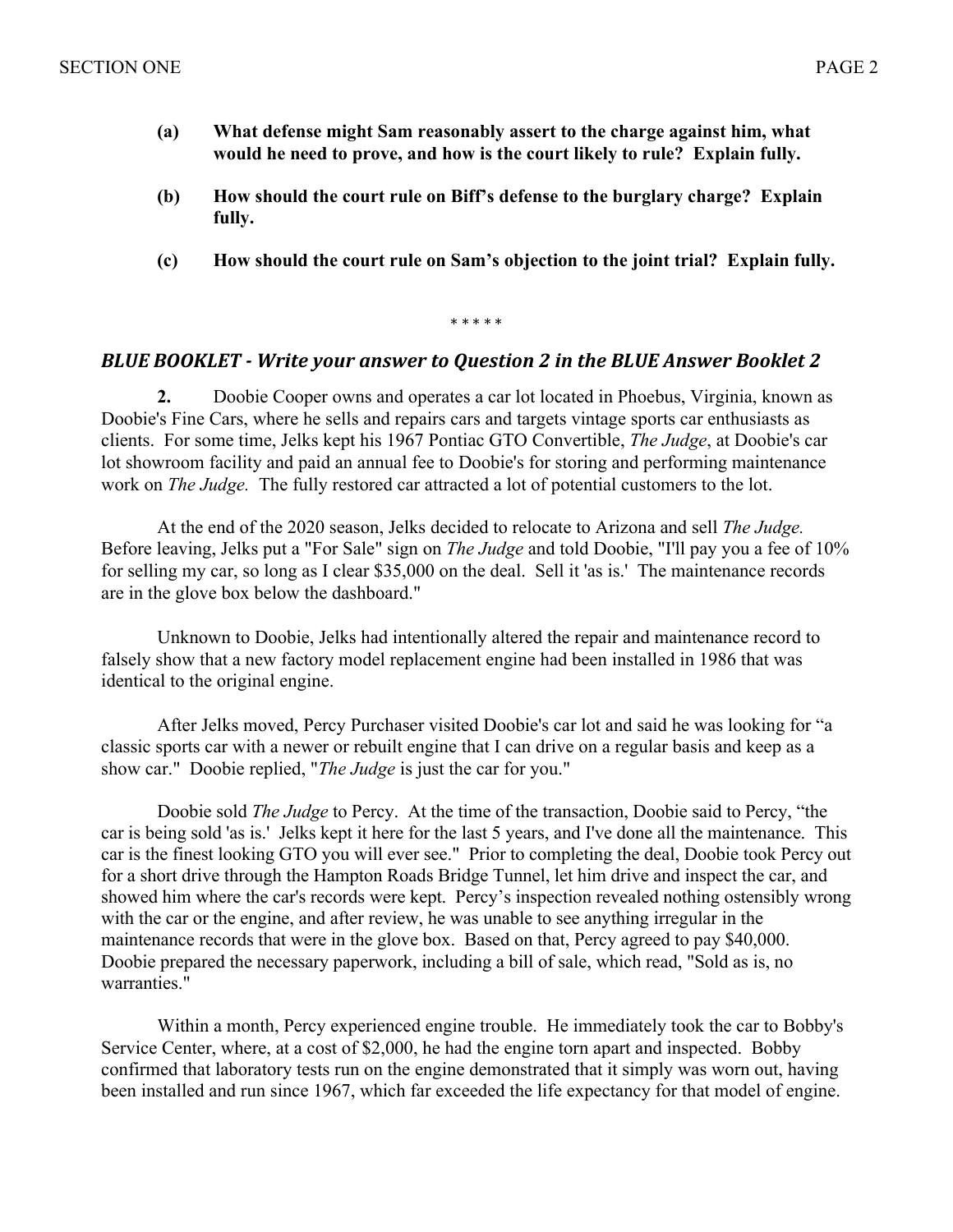Bobby said that the old engine could not be repaired and that a replacement would cost a minimum of \$10,000.

## *Note: You may assume that both Doobie and Jelks are sellers under the Uniform Commercial Code (UCC).*

- **(a) Is Percy likely to succeed in a claim against Doobie arising under the UCC by reason of Doobie's status as seller of the car? Explain fully.**
- **(b) What cause or causes of action, if any, under the UCC might Percy assert against Jelks due to his alteration of the maintenance records, and is Percy likely to succeed? Explain fully.**
- **(c) Is Percy likely to succeed in revoking the sale and recovering any damages under the UCC? Explain fully.**

**\* \* \* \* \***

# *YELLOW BOOKLET - Write your answer to Question 3 in the YELLOW Answer Booklet 3*

**3.** When Harold married Winny he had an adult child, Sam, from a prior marriage. Harold and Winny were married and resided in Virginia. Winny had no children. They used a Virginia lawyer, Len, to draft Wills for both of them. Len obtained the appropriate consent to draft Wills for Harold and Winny. Len drafted both Wills, which were thereafter validly executed.

 Harold's Will named Winny as his sole beneficiary with Sam as residuary beneficiary if Winny predeceased Harold. Winny's Will named Harold as her sole beneficiary with Sam as residuary beneficiary if Harold predeceased her. Among other assets, Harold and Winny owned a rare Jackson Pollock painting and Harold privately told Len that he and Winny had an "understanding" that Sam would inherit the painting, regardless of who died first.

After Harold died, Winny married Fred and sent a signed, handwritten note to Len that said:

"*When I decided to leave everything to Sam, I did not anticipate that I would ever fall in love again. Sam hates "artsy" stuff and Fred loves the Pollock painting so much. I would like to change my Will to leave the Jackson Pollock painting to Fred. I will still leave everything else to Sam. I will call you next week to come by to discuss it with you. I know Sam will understand. Winny"*

Winny died the next day and Sam submitted Winny's original Will to probate.

 Fred has asked Len to represent him to contest the Will on the ground that the handwritten note was a valid new Will that superseded the original Will.

 Sam has objected to Len representing Fred in this matter. Sam also contends that Harold and Winny had a contract to leave the painting to Sam, and Winny could not change the terms of the agreement after Harold died. Finally, Sam contends that even if Winny could change her Will, the note she wrote is not effective to do so.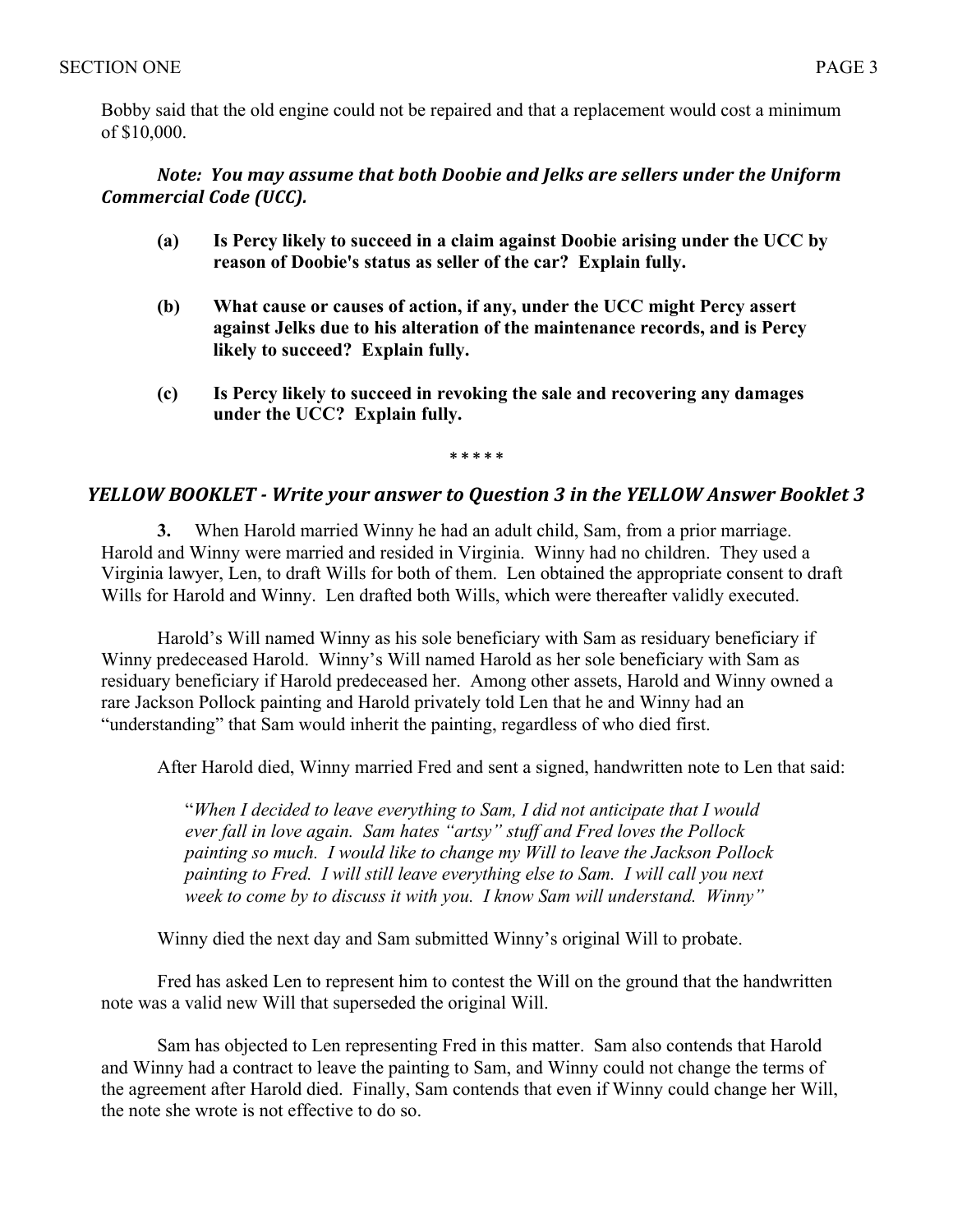- **(a) May Len represent Fred to contest the Will? Explain fully with reference to the Virginia Rules of Professional Conduct.**
- **(b) Was there an enforceable contract between Harold and Winny that precluded Winny from changing her Will after Harold died? Explain fully.**
- **(c) Assume for this question only that Winny had the power to change her Will. Is Winny's note to Len sufficient to do so? Explain fully.**

**\* \* \* \* \***

# GRAY BOOKLET - Write your answer to Question 4 in the GRAY Answer Booklet 4

**4.** Blacksburg, Virginia is an independent city with a population of 40,000 people. It has adopted the City Manager form of government. A city council of five members is elected by the general public and the city council elects a mayor from among its members.

The current Mayor of the City of Blacksburg has breakfast at a local diner every Monday morning. It is not uncommon for different people to show up and have breakfast with him. They usually discuss the national news and local high school sports.

On Monday, October 21, the Mayor had breakfast with a local developer (Developer). Thomas, a member of the Blacksburg City Council, also sat at the table to participate in casual conversation. A retired judge and his wife Prudence came into the diner. Prudence was also a member of the Blacksburg City Council. They joined the Mayor, Developer and Thomas.

The conversation quickly turned to the City Council meeting scheduled for the following Thursday, October 24. On the agenda was an ordinance to approve the sale of an unused public playground to Developer. The playground was once surrounded by public housing, but in recent years, the housing had been torn down and replaced by small businesses. As a result, it no longer made sense to use the land for a playground.

Developer told the group that he had an option with a nationally known franchise to build a steakhouse on the property if he could obtain ownership. The Mayor was thrilled because he wanted to increase the commercial tax base for the City. However, Prudence considered Developer to be generally dishonest, and she questioned the existence of the option. When she did, Developer produced a copy of the contract and gave it to Prudence. After reviewing it, she told the Mayor and Thomas that she would vote for the sale.

Developer then asked Prudence to take a copy of the contract to Susan, another member of the City Council. He asked Prudence to seek Susan's support for the contract.

Later that day Prudence met with Susan to discuss the playground proposal. Susan was furious. As soon as Prudence left, Susan called a reporter for the local newspaper (Reporter) and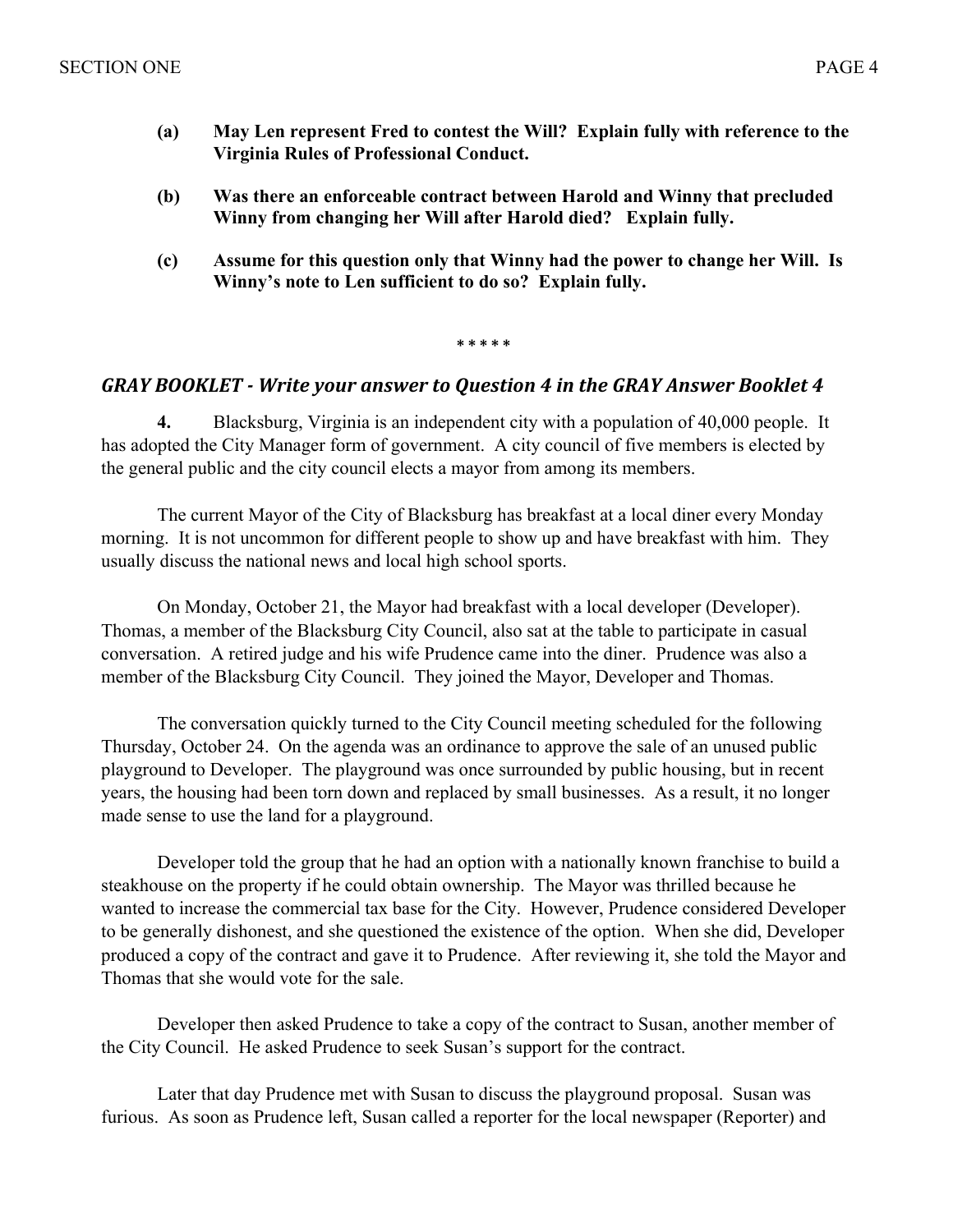told him about the entire day's events. Since Blacksburg is an independent city that has adopted a City Manager Plan, Reporter immediately sent the City Manager a nasty email complaining that he was not given notice that the City Council was meeting at the diner that morning. Reporter also demanded that the playground contract be sent to him before his deadline at 5:00 p.m. Wednesday so that he could write an article for Thursday's newspaper. The City Manager could not decide what to do, so he did nothing.

On Thursday, October 24, the Blacksburg City Council held its meeting. All five members of the City Council were present.

The first item on the agenda involved a request to close Main Street on December 15 for the annual Christmas parade. Prudence made the motion to close the street and Thomas seconded the motion. The clerk called the roll. The vote was 4-1 in favor with the Mayor opposed. All procedural requirements for approval of the motion were met. The Mayor announced that the vote carried but he was tired of all the requests to close streets so he, as Mayor, was vetoing the action by the majority.

The next item on the agenda was the proposed sale of the City playground. The ordinance was read as required by the City Charter. Thomas made a motion to adopt the ordinance and Prudence seconded the motion. The vote was 3-2 in favor of the sale. Again, all procedural requirements for approval of the motion were met. The Mayor announced that the motion carried. The meeting was then adjourned.

- **(a) Did any members of the Blacksburg City Council violate Virginia law with respect to their actions at the diner on October 21? Explain fully.**
- **(b) Assume for this question only that the contract was not subject to a valid exemption. Was Reporter entitled to a copy of the contract before Thursday's City Council meeting? Explain fully.**
- **(c) What is the status of the vote to close Main Street for the annual Christmas parade in light of the Mayor's veto of the Council's action? Explain fully.**
- **(d) What is the status of the vote to approve the ordinance to sell the City playground to Developer? Explain fully.**

\* \* \* \* \*

# **PINK BOOKLET** - Write your answer to Question 5 in the PINK Answer Booklet 5

**5.** Aloha Market, Inc. is a Hawaii corporation with its headquarters located in Kailua, Hawaii. In early 2017, Aloha Market expanded into Virginia and opened stores in the City of Charlottesville and the City of Norfolk. Aloha Market registered with the Virginia State Corporation Commission as a foreign corporation and appointed Mabel, an attorney in Fairfax County, to serve as its registered agent.